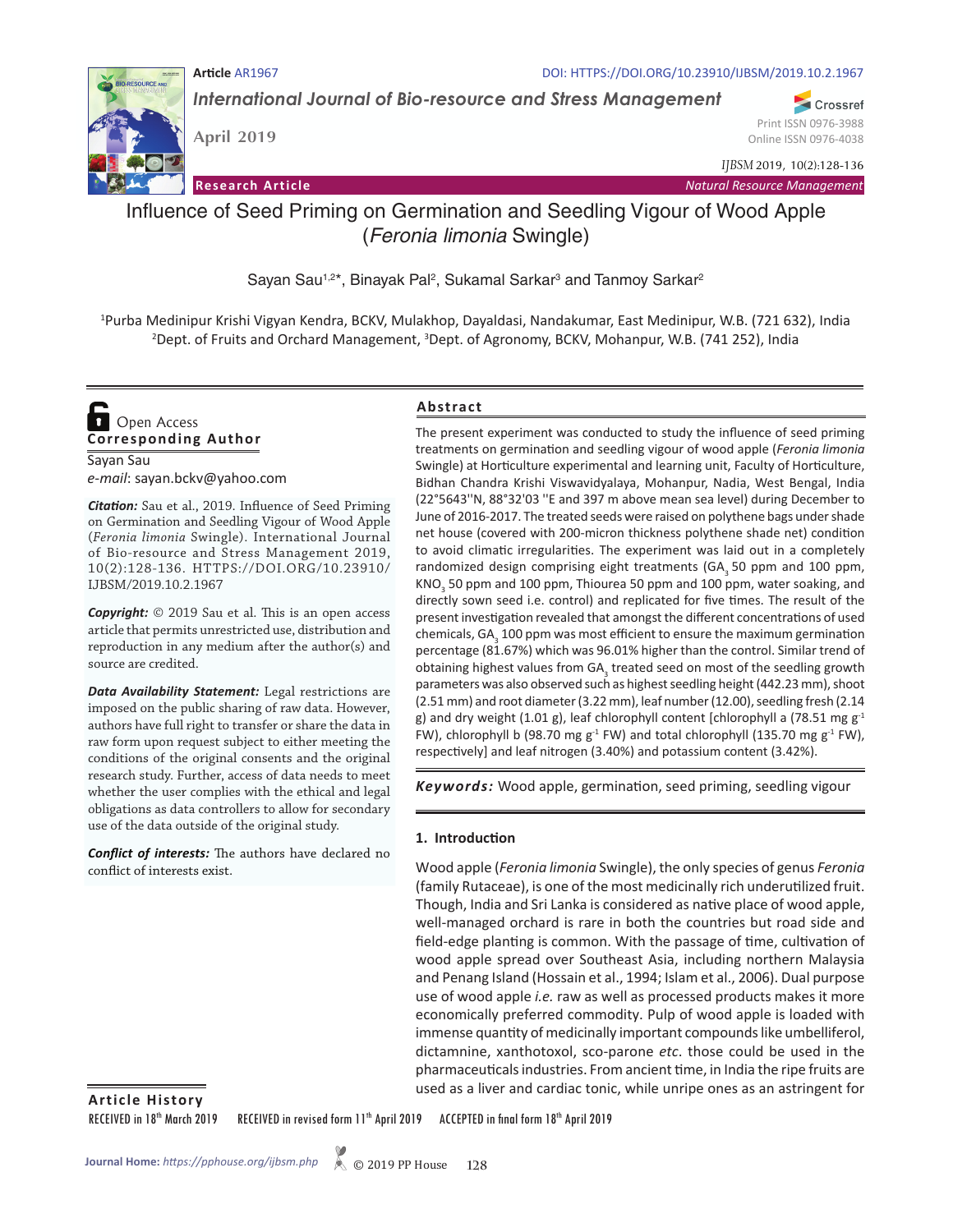checking diarrhoea and dysentery. In addition, the fruits serve as effectual treatment for sore throat, hiccough, and diseases of the gums (O'Neill and Lewis, 1993). The fruit pulp is also used for the preparation of chutney, fruit bar, jam, jelly, and ready-to-serve beverages (Vidya and Narain, 2011).

Seed propagation in fruit plants are well acknowledged where seed is the only means of multiplication. Though, commercial method of propagation in wood apple is chiefly through seeds, vegetative propagation by budding, cutting, softwood grafting (Raghavendra et al., 2011), and inarching is also successful. Nevertheless, decline in seed viability is noticed within a very short period following its (seed) extraction from fresh fruits of wood apple. As a consequence, low seed viability along with poor germination is encountered as a severe menace during commercial cultivation of wood apple. Such low viability coupled with poor germination occurs presumably due to the physiological event of low metabolic activity referred as 'dormancy' or 'quiescence' that is associated with hard seed coat, immature embryo or with the result of endogenous chemical germination inhibitors (Wareing and Phillips, 1981; Sharma et al., 2014).

Multiple researches have been conducted on pre-germination treatments of seeds with different seed priming chemicals (GA<sub>3</sub>, KNO<sub>3</sub>, thiourea, salicylic acid, hot water as well as cow dung slurry) in different fruit crops like custard apple, passion fruit, fig, yoshino cherry, papaya *etc* (Farooq et al., 2005; Basra et al., 2007; Kim, 2019). These chemicals and multiple other seed priming treatments improve seed germination and seedling growth mainly by reducing internal growth inhibitor content (Agrawal and Dadlani, 1995; Hassini et al., 2017) and increasing the growth promoter concentration in seed; improving entry of water into the cell (Arteca, 1996; Sharma et al., 2014) and improving enzymatic activity to initiate several metabolic processes (Maiti et al., 2011).

In breeding programmes, wood apple seeds are the key component for developing hybrid plants to enrich genetic diversity, and to produce quality rootstock plant (Morton, 1987). It has been proven that seed priming is one of the competent approaches to obtain uniform and healthy seedling but exhaustive information of this approach in wood apple is still scarce. Keeping these facts in concern, the present experiment was conceived to study the effect of seed priming on germination and seedling vigour of wood apple.

## **2. Materials and Methods**

## *2.1. Experimental site and details of seed priming techniques*

The experiment was carried out at the shade net house (covered with 200-micron thickness polythene shade net) of Horticulture experimental and learning unit, Faculty of Horticulture, Bidhan Chandra Krishi Viswavidyalaya, Mohanpur, Nadia, West Bengal, India (22°5643''N, 88°32'03 ''E and 397 m above mean sea level) during December to June of 2016-2017 . Fresh healthy seed of wood apple were collected from Horticulture Research Farm, Palli Siksha Bhavana, Visva Bharati (identified and validated by Dr. Prahlad Deb, Department of Crop Improvement, Horticulture and Agricultural Botany, Palli Siksha Bhavana (Institute of Agriculture), Visva Bharati, Sriniketan, West Bengal, India) and stored for 45 days in ploythelene bags, and then these stored seeds were used for this experiment. The experiment was laid out in completely randomized design (CRD) having eight distinct seed priming treatments (GA<sub>3</sub> 50 and 100 ppm,  $\text{KNO}_3$  50 and 100 ppm, Thiourea 50 and 100 ppm, water soaking, and one control *i.e.* directly sown seed), replicated five times. To allow the seed priming treatments, 100 numbers of seeds for each treatment were poured in to a large sized Petridis containing 300 ml of respective priming solution for 24 h except the control. Primed seeds after removal from solution immediately allowed to air drying for half an hour and then sowed in  $8 \times 10$ cm size polythene bags(of 200  $\mu$ M) filled with potting mixture of soil+FYM (farm yard manure)+coir peat+sand (1:1:1:1; *w/w*). The potting mixture was sterilized with Blitox solution (2  $g$   $l<sup>-1</sup>$  of water) before sowing of seeds to prevent the diseases.

#### *2.2. Observations recorded*

#### *2.2.1. Germination percentages*

Germination percentages were calculated as the average of three replicates of 100 seeds upto 30 days from the day of seed sowing. The germination percentage was calculated using the following equation by Maguire (1962):

Germination percentage=(Number of seeds germinated/ Number of seeds sown)×100

#### *2.2.2. Growth parameters*

Growth parameters such as shoot and root length; shoot and root diameter, Number and length of root laterals, number of leave were assessed at monthly interval upto 90 days from date of seed sowing. Length and diameter determined with the help of digital slide calipers (6"/150 mm, accuracy §0.02 mm, LR44, 2006/66/EC). Seedling fresh and dry weight measured using digital weighing balance (1 mg to 100 g precision). The percent tissue water content (TWC %) of the seedlings was determined using the following equation by Black and Pritchard (2002) :

TWC (%)=(Fresh weight-Dry weight)/Fresh weight×100

## *2.2.3. Seedling vigor Index*

Seedling Vigor Index-I (SVI-I) and Seedling Vigor Index -II (SVI-II) were calculated with using the following equations given by Kharb et al. (1994):

Seedling vigor-I=(Seedling length×Germination %)/100 Seedling vigor-II=(Seedling dry weight×Germination %)/100

## *2.2.4. Leaf chlorophyll content*

To determine chlorophyll content (chlorophyll a, b and total chlorophyll) fresh leaves of 0.5 g was used and soaked in 10 ml methanol (85%) for 24 h, in the presence of little amount of Na<sub>2</sub>CO<sub>3</sub>; after that homogenized and centrifuged. Then the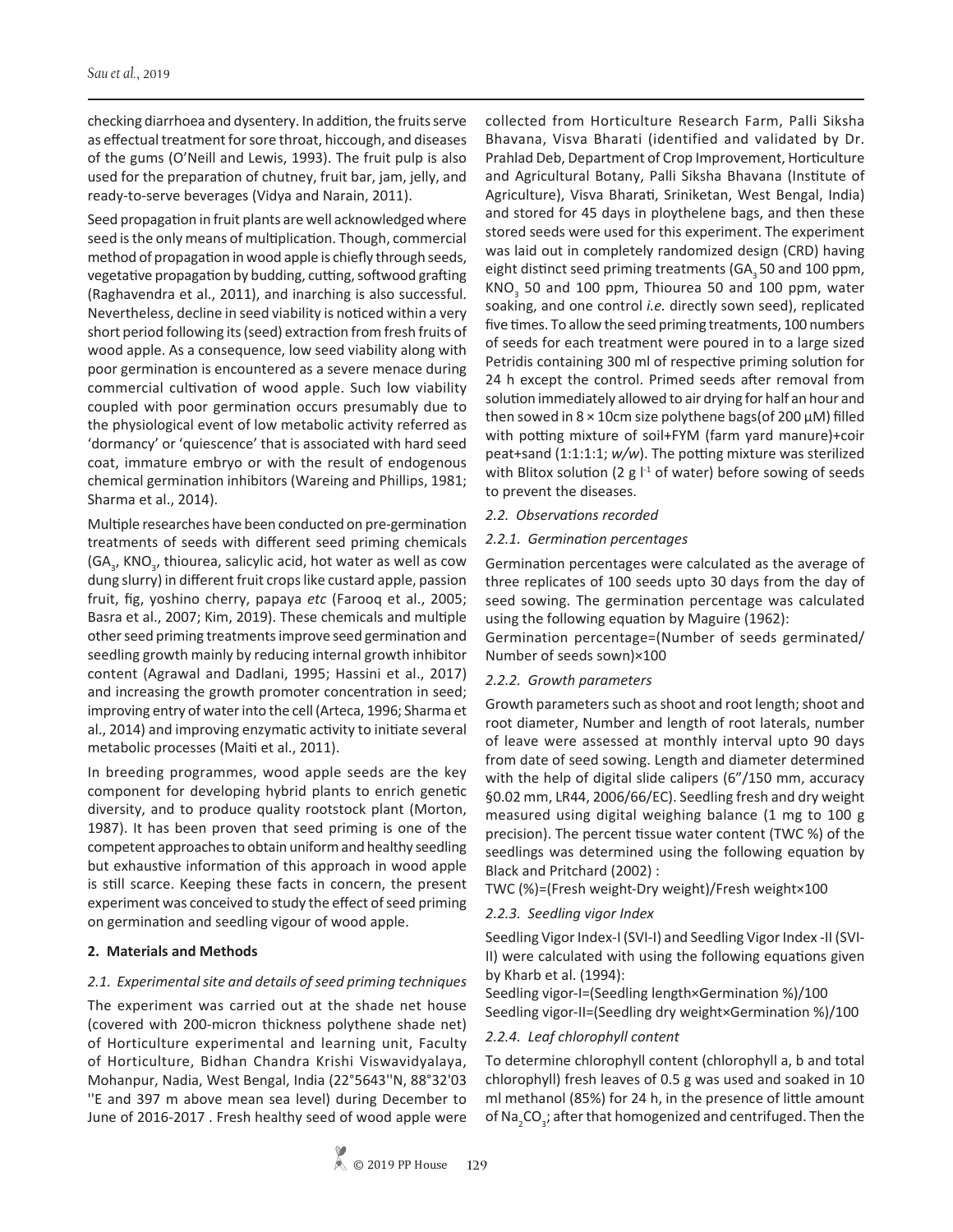optical density of supernatant was spectrophotometrically measured, and chlorophyll content calculated using following formula as described by Normal (1982):

Chlorophyll "a" (mg g<sup>-1</sup> fresh weight)= {12.7( $A_{663}$ )-2.63( $A_{645}$ }}×{v/ (1000×W×a)}

Chlorophyll "b" (mg g<sup>-1</sup> fresh weight)= {22.9( $A<sub>645</sub>$ )-4.68( $A<sub>633</sub>$ )}×{v/  $(1000 \times W \times a)$ 

Chlorophyll (mg g<sup>-1</sup> fresh weight)=  $\{20.2(A<sub>645</sub>)-8.02(A<sub>633</sub>)\}\times\{v/$ (1000×W×a)}

Where, A = Absorbance at specific wave length (663 and 645 nm); V=Final volume of the chlorophyll extract (ml); W=Fresh weight of the sample (g); a=Path length of light (1 cm)

#### *2.2.5. Leaf mineral composition analysis*

To determine leaf N, P, and K content 50 leaves from each replication collected at seedling age of three month. These leaves were rinsed with tap water, followed by 0.2% (*v/v*) Teepol® solution, 0.1 N HCl, and finally cleaned with doubledistilled water. The surface sterilized leaf samples were individually arranged in labelled paper bags and dried in a hot air oven at 70 °C temperature. Then, the dried samples were ground and digested in wet di-acid using nitric acid (HNO<sub>3</sub>) and perchloric acid (HClO<sub>4</sub>). The digested materials were then diluted and filtered through Whatman No.1 filter paper and used to determine N content in leaves with the aid of Digestion Block method (Bremner, 1965), P content by vandomolybdophosphoric yellow colour method (Jackson, 1973), K contents with a microprocessor-based flame photometer (Jackson, 1980).

#### *2.3. Statistical analysis*

Results are represented in tables and figures as the means of five replicates. Data were subjected to one-way analysis of variance with the GenStatSoftware ver. 19.1(VSNI, UK) and all means of physical and bio-chemical properties were compared using Duncan's Multiple Range test. Significant differences were assessed at the *p*≤0.05 probability level.

#### **3. Results and Discussion**

Application of chemicals for seed priming, significantly (*p*≤0.05) affects the germination percentage of wood apple seeds in comparison to control (directly sown) (Figure 1).



Figure 1: Influence of seed priming treatments on wood apple (*Feronia limonia* Swingle) seedling heights following 3rd month growth stage

The highest number of germination percentage (81.67) was recorded from the seeds that were treated with GA $_3$  100 ppm, followed by Thiourea 50 ppm (76.67), which was 96.01% and 84.01% higher than the control, respectively (Figure 2).



#### Figure 2: Effect of seed priming chemicals on germination % of wood apple (*Feronia limonia* Swingle)

This improvement in germination of wood apple seeds might be due to the stimulating effect of imbibitions on seed germination caused by increased water absorbing capacity (Cho and Lee, 2018). It might be also because  $GA_3$  which is involved in the activation of cytological enzymes, stimulates the α-amylase enzyme that in turn transforms insoluble starch into soluble sugars, and it also sets off the radical growth by eliminating some metabolic blocks (Babu et al., 2010). Another physiological basis on favouring germination with GA<sub>3</sub> priming is that it also acts directly on embryo to break the seed dormancy, through the promotion protein synthesis and elongation of coleoptiles and leaves and helps in the production of ethylene which invokes the synthesis of hydrolases, especially amylase (Stewart and Freebarin, 1969). Similar results were obtained by Athani et al. (2013) in guava; Singh et al. (2001) in jujube; Moustafa and Al Zidgali (1995) in citrus and Rajput et al. (1999) in wood apple, jujube and *Manilkara* sp.

Data in Table 1 and 2 represent significant variation in shoot, root and seedling length of wood apple upon exposure to various seed priming treatments. A gradual progression in both root and shoot elongation was recorded up to the 3rd month, from the date of seed sowing. The maximum length of shoot (7.43 mm), at the  $1<sup>st</sup>$  month was observed in the seedlings developed from the GA<sub>3</sub>-(100 ppm)-treated seeds, which was statistically at par with that of the Thiourea-(50 ppm)-treated seeds. However, at the transplanting stage (*i.e.* 3rd month growth stage of the seedlings),the resultant shoot lengths showed a non-significant variation irrespective of treatments except the control (non-primed/directly sown seed), though the maximum shoot length (118.92 mm) was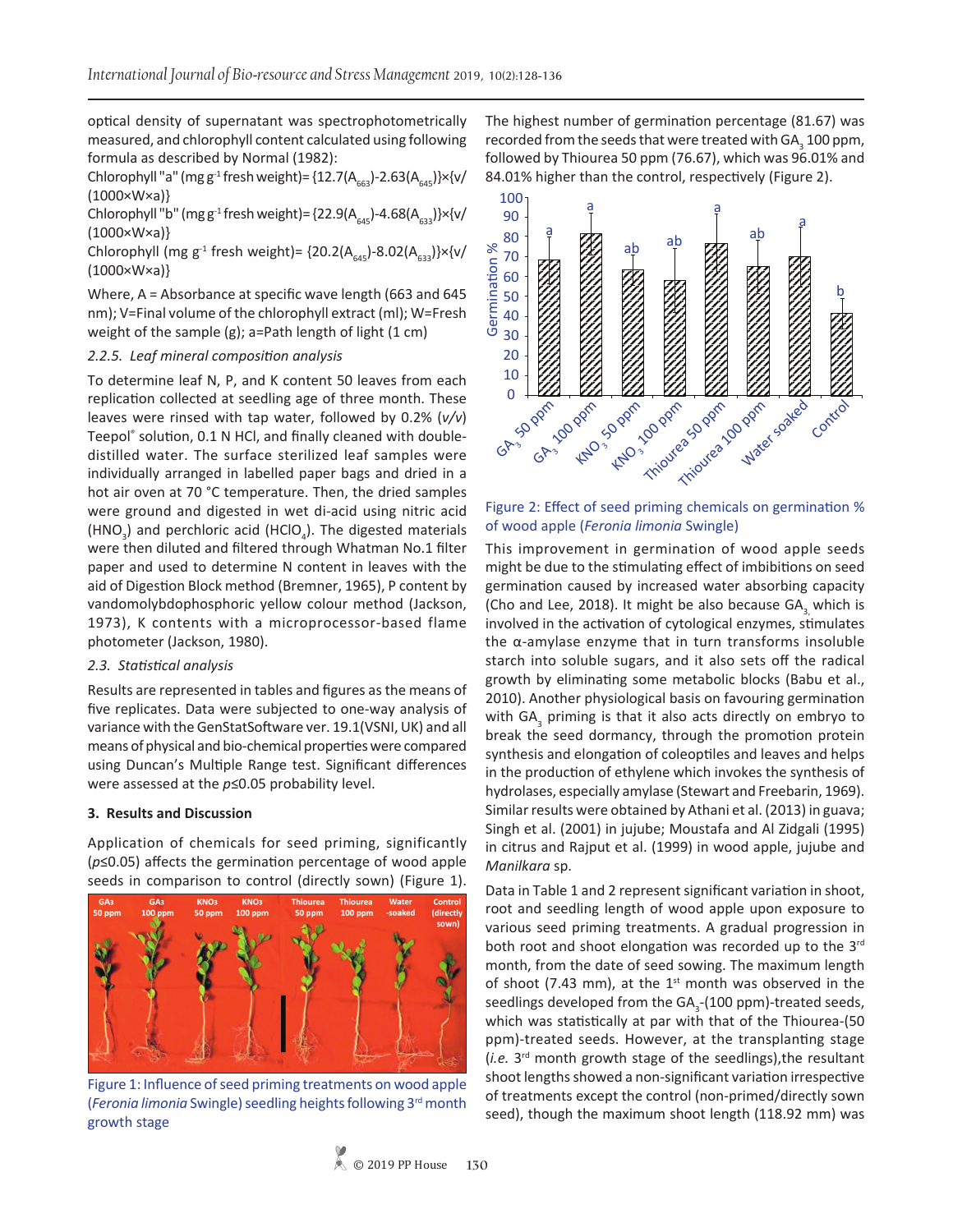| Table 1: Effect of chemicals on shoot length and root length of wood apple |                               |                                 |                           |                           |                                  |                            |  |
|----------------------------------------------------------------------------|-------------------------------|---------------------------------|---------------------------|---------------------------|----------------------------------|----------------------------|--|
| Treatment                                                                  | Shoot length (mm)             |                                 |                           | Root length (mm)          |                                  |                            |  |
|                                                                            | $1st$ month                   | $2nd$ month                     | 3rd month                 | $1st$ month               | $2nd$ month                      | 3rd month                  |  |
| $T_i$ : GA, 50 ppm                                                         | 5.86 $\pm$ 0.52 <sup>bc</sup> | $101.92 \pm 16.35^{ab}$         | 105.89±8.13 <sup>a</sup>  | $97.11 \pm 7.75^b$        | 138.81±15.36 <sup>c</sup>        | 177.51±6.93c               |  |
| $T_2$ : GA <sub>3</sub> 100 ppm                                            | $7.43 \pm 0.23$ <sup>a</sup>  | $112.71 \pm 10.24$ <sup>a</sup> | 118.92±10.9 <sup>a</sup>  | 131.33±14.88 <sup>a</sup> | 290.87±19.95 <sup>a</sup>        | 327.06±13.4ª               |  |
| $T3$ : KNO <sub>3</sub> 50 ppm                                             | $6.32 \pm 1.32$ <sup>ab</sup> | 98.63±12.65 <sup>ab</sup>       | 103.49±10.23 <sup>a</sup> | 135.58±6.51 <sup>a</sup>  | 239.69±81.87 <sup>ab</sup>       | 277.69±61.62 <sup>ab</sup> |  |
| $T_a$ : KNO <sub>2</sub> 100 ppm                                           | $5.92 \pm 0.34$ bc            | 106.27±5.81 <sup>ab</sup>       | 113.79±5.41 <sup>a</sup>  | 127.59±4.03 <sup>ª</sup>  | 234.59±44.34 <sup>ab</sup>       | 248.12±44.13 <sup>b</sup>  |  |
| T <sub>c</sub> : Thiourea 50 ppm                                           | $7.25 \pm 0.25$ <sup>a</sup>  | $93.21 \pm 3.34$ <sup>b</sup>   | 100.86±3.12 <sup>a</sup>  | 152.28±9.15 <sup>a</sup>  | 191.78±61.17 <sup>bc</sup>       | 248.27±32.46 <sup>b</sup>  |  |
| $T_c$ : Thiourea 100 ppm                                                   | $6.58 \pm 0.77$ <sup>ab</sup> | 90.17±9.89bc                    | 102.82±19.52 <sup>a</sup> | 157.46±36.08 <sup>a</sup> | 212.03±23.97abc                  | 241.73±24.32 <sup>b</sup>  |  |
| T <sub>-</sub> : Seed soaked in water                                      | $6.79 \pm 0.42^{ab}$          | 100.99±8.01 <sup>ab</sup>       | 110.45±18.64ª             | 149.86±21.64 <sup>a</sup> | 202.93±65.14 <sup>abc</sup>      | 246.54±16.44 <sup>b</sup>  |  |
| $T_s$ : Control (directly sown)                                            | $4.78 \pm 0.7$ °              | 74.21±4.2 <sup>c</sup>          | 79.35±1.46 <sup>b</sup>   | 80.46±13.35 <sup>b</sup>  | $160.67 \pm 30.52$ <sup>bc</sup> | 183.89±26.9°               |  |

Table 1: Effect of chemicals on shoot length and root length of wood apple

Mean values followed by different letters are significantly different at *p*≤0.05 by Duncan's multiple range tests

Table 2: Effect of chemicals on seedling length of wood apple

| Treatment                                | Seedling length (mm)      |                            |                           |  |  |
|------------------------------------------|---------------------------|----------------------------|---------------------------|--|--|
|                                          | $1st$ month               | $2nd$ month                | 3 <sup>rd</sup> month     |  |  |
| $T_1$ : GA <sub>3</sub> 50 ppm           | 102.97±7.24 <sup>b</sup>  | 240.77±13.67 <sup>bc</sup> | 290.18±21.05bc            |  |  |
| $T_{2}$ : GA <sub>3</sub> 100 ppm        | 138.25±14.24 <sup>a</sup> | 403.59±20.07 <sup>a</sup>  | 442.23±26.82 <sup>a</sup> |  |  |
| $T_{3}$ : KNO <sub>3</sub> 50 ppm        | 141.89±7.39 <sup>a</sup>  | 338.32±93.11 <sup>ab</sup> | 363.37±89.68 <sup>b</sup> |  |  |
| $T_a$ : KNO <sub>3</sub> 100 ppm         | 133.52±4.36 <sup>a</sup>  | 340.86±39.81 <sup>ab</sup> | 361.91±45.17 <sup>b</sup> |  |  |
| $T_c$ : Thiourea 50 ppm                  | 159.53±9.33 <sup>a</sup>  | 284.98±64.43bc             | 349.12±34.93 <sup>b</sup> |  |  |
| $T_c$ : Thiourea 100 ppm                 | 164.04±36.13 <sup>a</sup> | 302.19±33.84bc             | 344.55±43.77 <sup>b</sup> |  |  |
| $Tz$ : Seed soaked in water              | 156.65±21.27 <sup>a</sup> | 303.93±72.98bc             | 305.89±20.52bc            |  |  |
| T <sub>2</sub> : Control (directly sown) | 85.24±14.04 <sup>b</sup>  | 234.88±26.95 <sup>c</sup>  | 238.77±8.02c              |  |  |

Mean values followed by different letters are significantly different at *p*≤0.05 by Duncan's multiple range tests

observed in the seedlings that were raised from  $GA_{3}$  (100 ppm)-primed seeds. In case of root length, in the 1<sup>st</sup> month the maximum length (157.46 mm) was observed in the seedlings that were developed from seeds treated with Thiourea 100 ppm, which was statistically at par with rest of the other treatments, except GA<sub>3</sub> 50 ppm and control (non-primed/ directly sown seed); and with the progression of time, at 3<sup>rd</sup> month, the maximum root length (327.06 mm) was recorded in seedlings that received the seed priming treatment *i.e.* GA<sub>3</sub> 100 ppm. Similar trends were also recorded in case of total seedling length in different months, and the highest seedling length at the 3<sup>rd</sup> month stage was recorded from the seedlings that were primed with GA $_3$  100 ppm, which was 85.21% more lengthy than the control ones.

Effect of seed priming on shoot and root diameter, as shown in Table 3 revealed that gradual increasement occurred from the 1<sup>st</sup> to 3<sup>rd</sup> month in both the cases. The seeds, treated with 100 ppm GA $_{_3}$ , 50 ppm KNO $_{_3}$ , 100 ppm KNO $_{_3}$  or 100 ppm Thioureatreated exhibited comparable results (based on shoot diameter) with the maximum values (1.52 mm,1.48 mm, 1.44 mm, and 1.46 mm, respectively) recorded at the  $1<sup>st</sup>$  month of germination. On the other hand, seedlings developed from directly sown seeds recorded minimum (1.09 mm) value (of shoot diameter). At the 3<sup>rd</sup> month, maximum shoot diameter (of 2.51 mm) was observed in the seedlings that received priming treatment of GA<sub>3</sub> 100 ppm followed by KNO<sub>3</sub> 50 and 100 ppm. In case of root diameter, in the  $1<sup>st</sup>$  month, a nonsignificant variation was observed among the seedlings that were developed from different priming treatments, whilst at the 3rd month the maximum root diameter of 3.22 mm was recorded in seedlings that were developed from seeds primed with GA $_3$  100 ppm followed by KNO $_3$  100 ppm (3.16 mm).The minimum values were recorded in those seedlings that were developed from directly sown seeds *i.e.* control.

Data in Table 4 reveals significant improvement in the number of root laterals and leaves of wood apple seedlings when subjected to different seed priming treatments. In the  $1<sup>st</sup>$ month, the highest number of root laterals were recorded from priming treatment of Thiourea 100 ppm which was statistically at par with KNO<sub>3</sub> 50 ppm; and the lowest results were obtained from the directly sown seeds. In the 3<sup>rd</sup> month similar results were recorded as well, where in, the maximum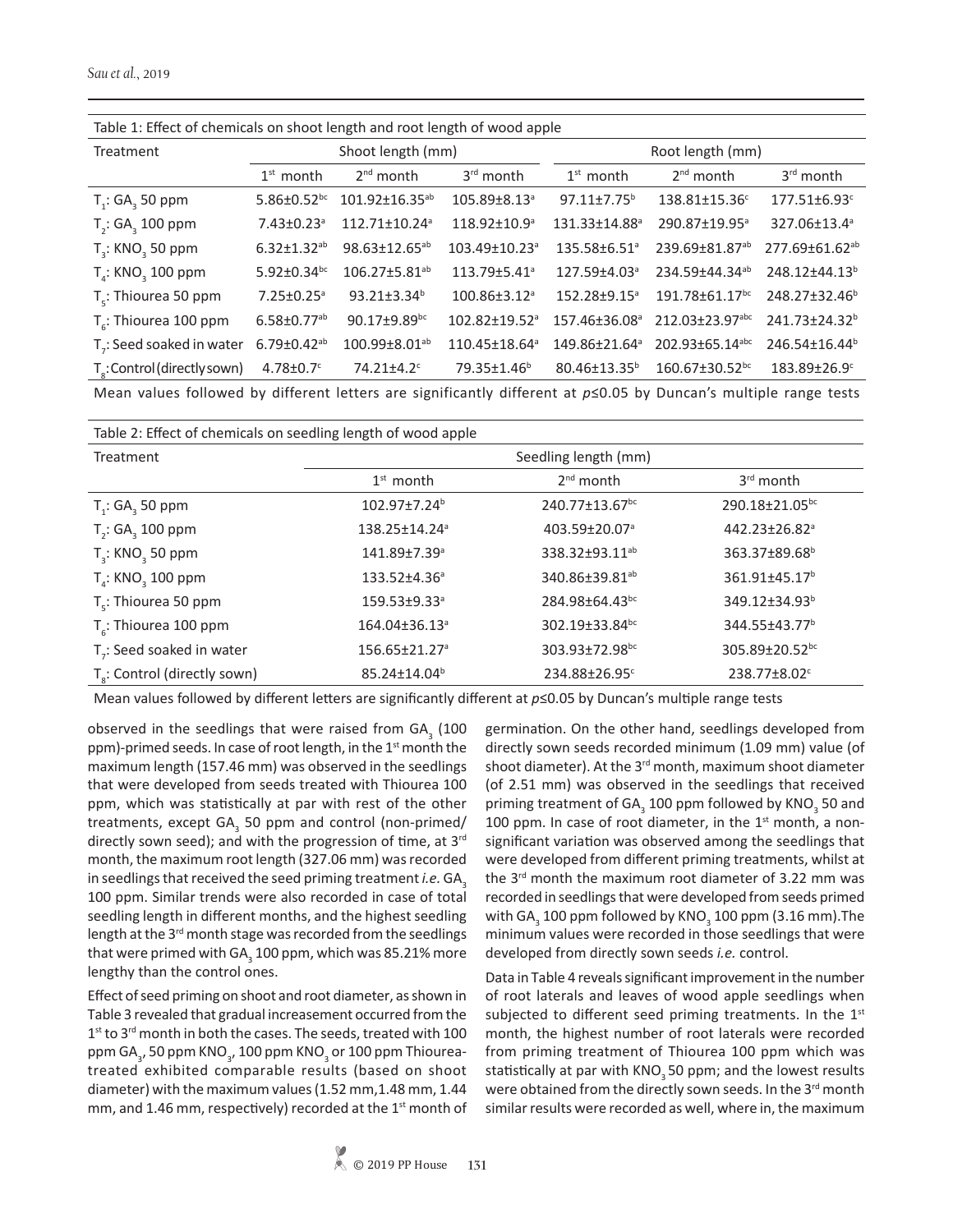*International Journal of Bio-resource and Stress Management* 2019, 10(2):128-136

| Table 3: Effect of chemicals on shoot and root diameter of wood apple |                               |                              |                                |                              |                               |                                |
|-----------------------------------------------------------------------|-------------------------------|------------------------------|--------------------------------|------------------------------|-------------------------------|--------------------------------|
| Treatment                                                             | Shoot diameter (mm)           |                              |                                | Root diameter (mm)           |                               |                                |
|                                                                       | $1st$ month                   | $2nd$ month                  | $3rd$ month                    | $1st$ month                  | $2nd$ month                   | $3rd$ month                    |
| $T_i$ : GA <sub>3</sub> 50 ppm                                        | $1.38 \pm 0.03^{ab}$          | $1.91 \pm 0.04$ <sup>a</sup> | $2.19 \pm 0.17$ <sup>abc</sup> | $0.45 \pm 0.03$ <sup>a</sup> | $1.8 \pm 0.15$ <sup>a</sup>   | $2.72 \pm 0.20$ b              |
| $T_2$ : GA <sub>3</sub> 100 ppm                                       | $1.52 \pm 0.09$ <sup>a</sup>  | $2.04 \pm 0.32$ <sup>a</sup> | $2.51 \pm 0.04$ <sup>a</sup>   | $0.53 \pm 0.09$ <sup>a</sup> | $1.89 \pm 0.20$ <sup>a</sup>  | $3.22 \pm 0.12$ <sup>a</sup>   |
| $T3$ : KNO <sub>3</sub> 50 ppm                                        | $1.48 \pm 0.08$ <sup>a</sup>  | $1.92 \pm 0.20$ <sup>a</sup> | $2.34 \pm 0.3^{ab}$            | $0.58 \pm 0.06^{\circ}$      | $1.63 \pm 0.28$ <sup>ab</sup> | $3.03 \pm 0.36$ abc            |
| $T_a$ : KNO <sub>3</sub> 100 ppm                                      | $1.44 \pm 0.13$ <sup>a</sup>  | $1.89 \pm 0.15$ <sup>a</sup> | $2.44 \pm 0.25^{ab}$           | $0.58 \pm 0.16^a$            | $1.62 \pm 0.23$ <sup>ab</sup> | $3.16 \pm 0.28$ <sup>ab</sup>  |
| $T_c$ : Thiourea 50 ppm                                               | $1.46 \pm 0.17$ <sup>a</sup>  | $1.94 \pm 0.09$ <sup>a</sup> | $2.14 \pm 0.15^{ab}$           | $0.51 \pm 0.07$ <sup>a</sup> | $1.26 \pm 0.27$ <sup>bc</sup> | $2.78 \pm 0.18$ <sub>bc</sub>  |
| $T_c$ : Thiourea 100 ppm                                              | $1.35 \pm 0.02^{ab}$          | $1.74 \pm 0.09^{ab}$         | $2.22 \pm 0.23$ abc            | $0.61 \pm 0.16$ <sup>a</sup> | 1.32±0.24 bc                  | $3.08 \pm 0.02$ <sup>abc</sup> |
| T <sub>-</sub> : Seed soaked in water                                 | $1.22 \pm 0.13$ <sup>bc</sup> | $1.85 \pm 0.03$ <sup>a</sup> | $2.22 \pm 0.13$ <sup>abc</sup> | $0.56 \pm 0.11$ <sup>a</sup> | $1.53 \pm 0.06^{ab}$          | $2.91 \pm 0.27$ <sup>abc</sup> |
| T <sub>2</sub> : Control (directly sown)                              | $1.09 \pm 0.07$ <sup>c</sup>  | $1.51 \pm 0.10^b$            | $1.95 \pm 0.05$ <sup>c</sup>   | $0.33 \pm 0.04$ <sup>a</sup> | $0.97 \pm 0.13$ <sup>c</sup>  | $2.11 \pm 0.18$ <sup>c</sup>   |

Table 3: Effect of chemicals on shoot and root diameter of wood apple

Mean values followed by different letters are significantly different at *p*≤0.05 by Duncan's multiple range tests

| Table 4: Effect of chemicals on number of root laterals and number of leaves of wood apple |                                |                               |                                |                               |                               |                                |
|--------------------------------------------------------------------------------------------|--------------------------------|-------------------------------|--------------------------------|-------------------------------|-------------------------------|--------------------------------|
| Treatment                                                                                  | No. of root laterals           |                               |                                | No. of leaves                 |                               |                                |
|                                                                                            | $1st$ month                    | $2nd$ month                   | $3rd$ month                    | $1st$ month                   | $2nd$ month                   | $3rd$ month                    |
| $T_i$ : GA <sub>3</sub> 50 ppm                                                             | 13.33±2.08c                    | 27.67±4.73bc                  | $31.67 \pm 3.51$ <sub>bc</sub> | $6.33 \pm 0.58$ <sup>ab</sup> | $8.67 \pm 0.58$ bc            | $9.67 \pm 0.58$ bc             |
| $T_{2}$ : GA <sub>3</sub> 100 ppm                                                          | $18.33 \pm 2.52^{ab}$          | $46.33 \pm 8.50$ <sup>a</sup> | $42.67 \pm 1.15$ <sup>a</sup>  | $7.33 \pm 0.58$ <sup>a</sup>  | $10.67 \pm 1.15$ <sup>a</sup> | 12.00±1.00a                    |
| $T2$ : KNO <sub>2</sub> 50 ppm                                                             | $19.33 \pm 2.52$ <sup>a</sup>  | 34.33±15.31 <sup>ab</sup>     | 41.33±10.26 <sup>ab</sup>      | $6.67 \pm 1.15^{ab}$          | $10.00 \pm 1.00^{ab}$         | 11.00±1.00 <sup>ab</sup>       |
| $T_a$ : KNO <sub>2</sub> 100 ppm                                                           | 14.67±2.52bc                   | 29.33±8.14bc                  | 38.67±5.03abc                  | $6.67 \pm 0.58$ <sup>ab</sup> | 10.67±0.58 <sup>a</sup>       | 12.00±1.00 <sup>a</sup>        |
| T <sub>c</sub> : Thiourea 50 ppm                                                           | 18.00±1.00 <sup>ab</sup>       | 25.33±3.06 <sup>ab</sup>      | 42.33±5.13 <sup>a</sup>        | $7.00 \pm 1.00$ <sup>a</sup>  | $9.67 \pm 0.58$ <sup>ab</sup> | $11.33 \pm 1.53$ <sup>ab</sup> |
| $T_c$ : Thiourea 100 ppm                                                                   | 20.33±4.04 <sup>a</sup>        | 35.67±3.06 <sup>ab</sup>      | 43.33±5.13 <sup>a</sup>        | $6.33 \pm 0.58$ <sup>ab</sup> | $9.33 \pm 0.58$ <sup>ab</sup> | $10.67 \pm 0.58$ <sup>ab</sup> |
| T <sub>-</sub> : Seed soaked in water                                                      | $19.00 \pm 1.00$ <sup>ab</sup> | 37.67±1.15 <sup>ab</sup>      | 34.33±4.04abc                  | $6.67 \pm 0.58$ <sup>ab</sup> | $9.67 \pm 0.58$ <sup>ab</sup> | $10.67 \pm 1.53^{ab}$          |
| T <sub>2</sub> : Control (directly sown)                                                   | $8.33 \pm 1.53$ <sup>d</sup>   | 20.00±2.00°                   | $29{\pm}4.58^{\circ}$          | $4.67 \pm 0.58$ <sup>b</sup>  | 7.67±0.58 <sup>c</sup>        | $8.67 \pm 0.58$ <sup>c</sup>   |

Mean values followed by different letters are significantly different at *p*≤0.05 by Duncan's multiple range tests

number of root laterals were obtained from  $GA_{3}$  100 ppm (42.67), Thiourea 100 ppm (43.33) and Thiourea 50 ppm (42.33), respectively. During the observation period of 90 days, a result of monthly gain of 2-4 fully expanded leaves was recorded in wood apple. Priming treatment with GA $_3$  100 ppm and KNO<sub>3</sub> 100 ppm recorded a total number of 12 leaves at the 3<sup>rd</sup> month stage, which was 38.40% more than that of the seedlings which were developed from directly sown seeds.

The increase in growth parameters like length, diameter of shoot and root, with treatment with  $GA_{3}$  might be because this plant growth regulator enhanced the osmotic uptake of nutrients, thereby causing greater cell division and elongation (Sen et al., 1990).  $GA_{3}$  treatment is also responsible for production and translocation of photosynthates across phloem tissue to the root zone, which might be accountable for enhancing the root growth. The increase in the number of leaves might be due to the activity of  $GA_{3}$  at the apical meristem, ensuing in more synthesis of nucleoprotein that is responsible for increase in the frequency of leaf initiation (Sen and Ghunti, 1976). The observation analogues to the earlier findings of Kumari et al. (2007) and Manekar et al. (2011) in aonla; Anburani and Shakila (2010) in papaya; Patil et al.

(2012) in Rangpur lime; Nimbalkar et al. (2012) in karonda.

According to data presented in Table 5, seed treatment of wood apple showed a significant (*p*≤0.05) effect on the seedling fresh weight, dry weight and tissue water content of wood apple when compared to control (directly sown). Both the maximum values for fresh and dry weight of seedlings (2.14 g) were obtained from treatment with  $GA_{3}$  100 ppm, followed by  $KNO_{\frac{3}{2}}$  100 ppm, whilst the minimum values were recorded from the control ones. In accordance with the previous result, though the lowest tissue water content was observed in the same treatment  $GA_{3}$  100 ppm yet, no significant variation among the priming treatments were recorded, with the only exception of those seedlings that were developed from directly sown seeds, which in fact recorded the highest tissue water content (63.37%). It might be due to the overall growth of the seedlings and an increased rate of photosynthesis that led to the overall assimilation and redistribution of photosynthesis within the seedlings and hence, resulted in higher fresh and dry weight, and TWC. Thus, increased growth is a consequence of increased dry matter accumulation. The results are in close conformity with the findings of Pampanna and Sulikeri (1999) in sapota; Meena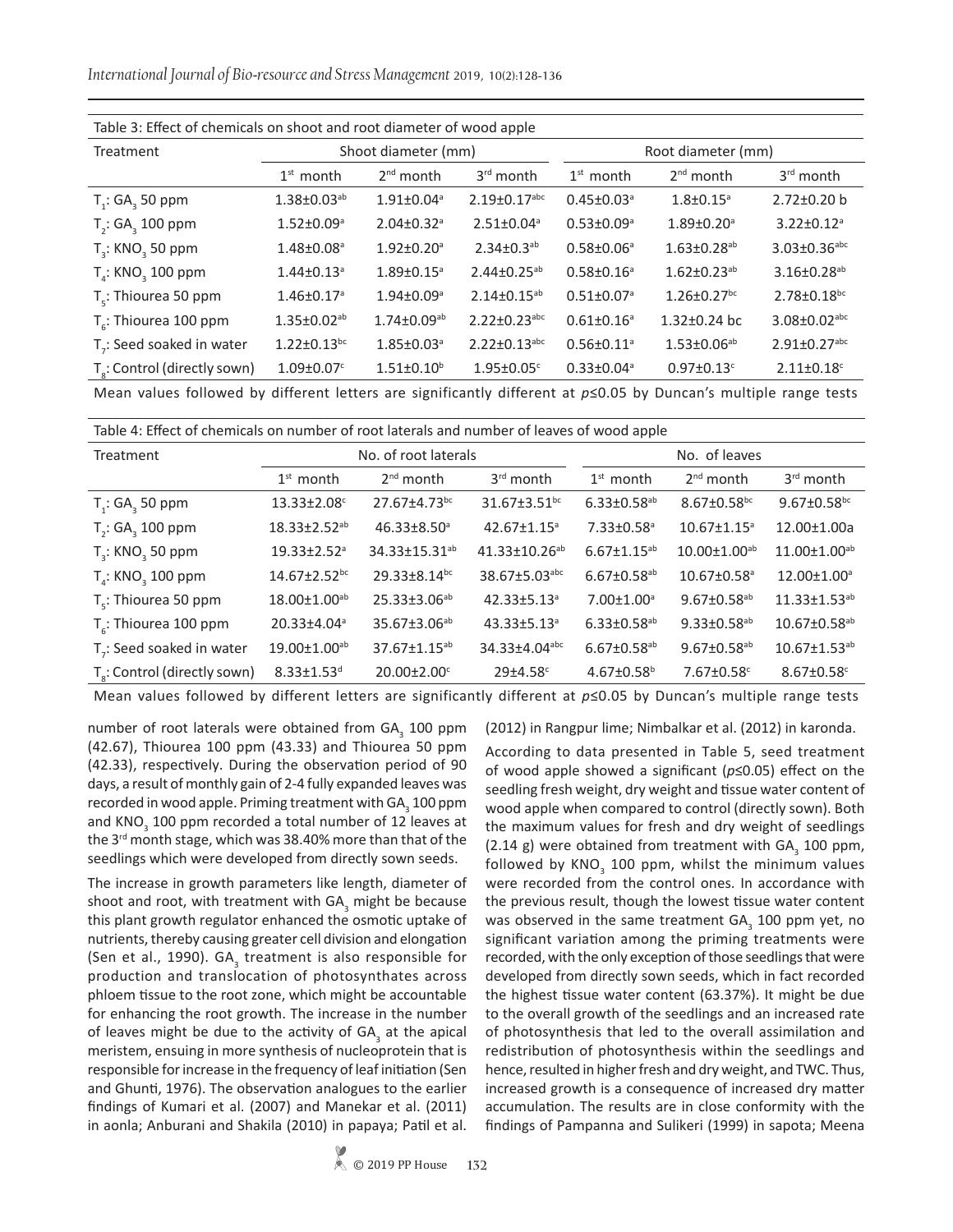| Table 5: Effect of chemicals on seedling fresh, dry weight and tissue water content of wood |                                |                                |                               |  |  |
|---------------------------------------------------------------------------------------------|--------------------------------|--------------------------------|-------------------------------|--|--|
| Treatment                                                                                   | Seedling fresh weight (g)      | Seedling dry weight (g)        | Tissue water content (TWC)    |  |  |
| $T_i$ : GA <sub>3</sub> 50 ppm                                                              | $1.17 \pm 0.05$ <sup>cd</sup>  | $0.53 \pm 0.03$ bc             | 54.70±3.80b                   |  |  |
| T <sub>2</sub> : GA <sub>2</sub> 100 ppm                                                    | $2.14 \pm 0.37$ <sup>a</sup>   | $1.01 \pm 0.34$ <sup>a</sup>   | 52.80±2.42b                   |  |  |
| $T3$ : KNO <sub>3</sub> 50 ppm                                                              | $1.82 \pm 0.59$ <sup>ab</sup>  | $0.79 \pm 0.32$ ab             | 56.60±2.98b                   |  |  |
| $T_{\scriptscriptstyle A}$ : KNO <sub>2</sub> 100 ppm                                       | $2.01 \pm 0.12$ <sup>ab</sup>  | $0.95 \pm 0.13$ <sup>a</sup>   | 52.73±3.15b                   |  |  |
| $T_c$ : Thiourea 50 ppm                                                                     | $1.65 \pm 0.35$ <sup>abc</sup> | $0.73 \pm 0.15^{ab}$           | 55.77±4.57b                   |  |  |
| $T_c$ : Thiourea 100 ppm                                                                    | $1.44 \pm 0.16$ <sub>bcd</sub> | $0.68 \pm 0.11$ <sup>abc</sup> | 52.77±3.52b                   |  |  |
| T <sub>-</sub> : Seed soaked in water                                                       | $1.47 \pm 0.25$ <sub>bcd</sub> | $0.67 \pm 0.07$ <sup>abc</sup> | 54.43±2.87b                   |  |  |
| T <sub>s</sub> : Control (directly sown)                                                    | $1.01 \pm 0.11$ <sup>d</sup>   | $0.37 \pm 0.06$ <sup>c</sup>   | $63.37 \pm 3.23$ <sup>a</sup> |  |  |

Table 5: Effect of chemicals on seedling fresh, dry weight and tissue water content of wood

Mean values followed by different letters are significantly different at *p*≤0.05 by Duncan's multiple range tests

and Jain (2005), Sasikala and Srimathi (2006) in papaya.

Figure 3 (A and B) reflects that seed priming treatment had a significant effect on seedling vigour index (both I and II) of wood apple. The increase in vigor index has been parallel to the corresponding enhancement of germination percentage for all the seed priming treatments studied here. Highest values (312.12) for vigour index I and (0.70) vigour index II were obtained from  $GA_{3}$  100 ppm primed seeds, whereas, lowest values for both the cases were recorded in the control treatment. The highest seedling vigour in GA $_3$ -primed germinated seeds is presumably due to enlargement of embryos, higher rate of metabolic activity and respiration, improved utilization and mobilization of metabolites to growth points and higher activity of enzymes. Enzymatic and hormonal mechanisms stimulate metabolic processes such as sugar mobilization, protein hydrolysis, oxidation *etc*. (Earplus



Figure 3: Effect of seed priming chemicals on seedling vigor index I [A] and vigor index II [B] of wood apple (*Feronia limonia*  Swingle)

and Lambeth, 1974), which leads to an increase in root length, shoot length, and seedling dry weight that in turn increases seedling vigour. The present results are in conformity with the results of Gurung et al. (2014).

Priming of wood apple seeds significantly influences the leaf chlorophyll contents (Figure 4) as well as the mineral composition of leaf (Table 6). The maximum values of chlorophyll a (78.51 mg  $g^{-1}$  FW), chlorophyll b (98.70 mg  $g^{-1}$ FW) and total chlorophyll (135.70 mg  $g<sup>-1</sup>$  FW) respectively,

were recorded from the seedlings developed from GA $_{3}$ –(100 ppm)-primed seeds, whereas, in case of control minimum values were recorded for all the three chlorophyll fractions. Highest value for leaf nitrogen content (3.40%) was observed in seedlings that were developed from GA<sub>3</sub>-(100 ppm)-primed seeds followed by KNO $_{_3}$ 50 ppm (3.25%), whilst the minimum value of 1.64% was recorded from control. Highest leaf phosphorus content was recorded in seedlings that were developed from GA<sub>3</sub>-(50 ppm)-treated seeds (0.26%) followed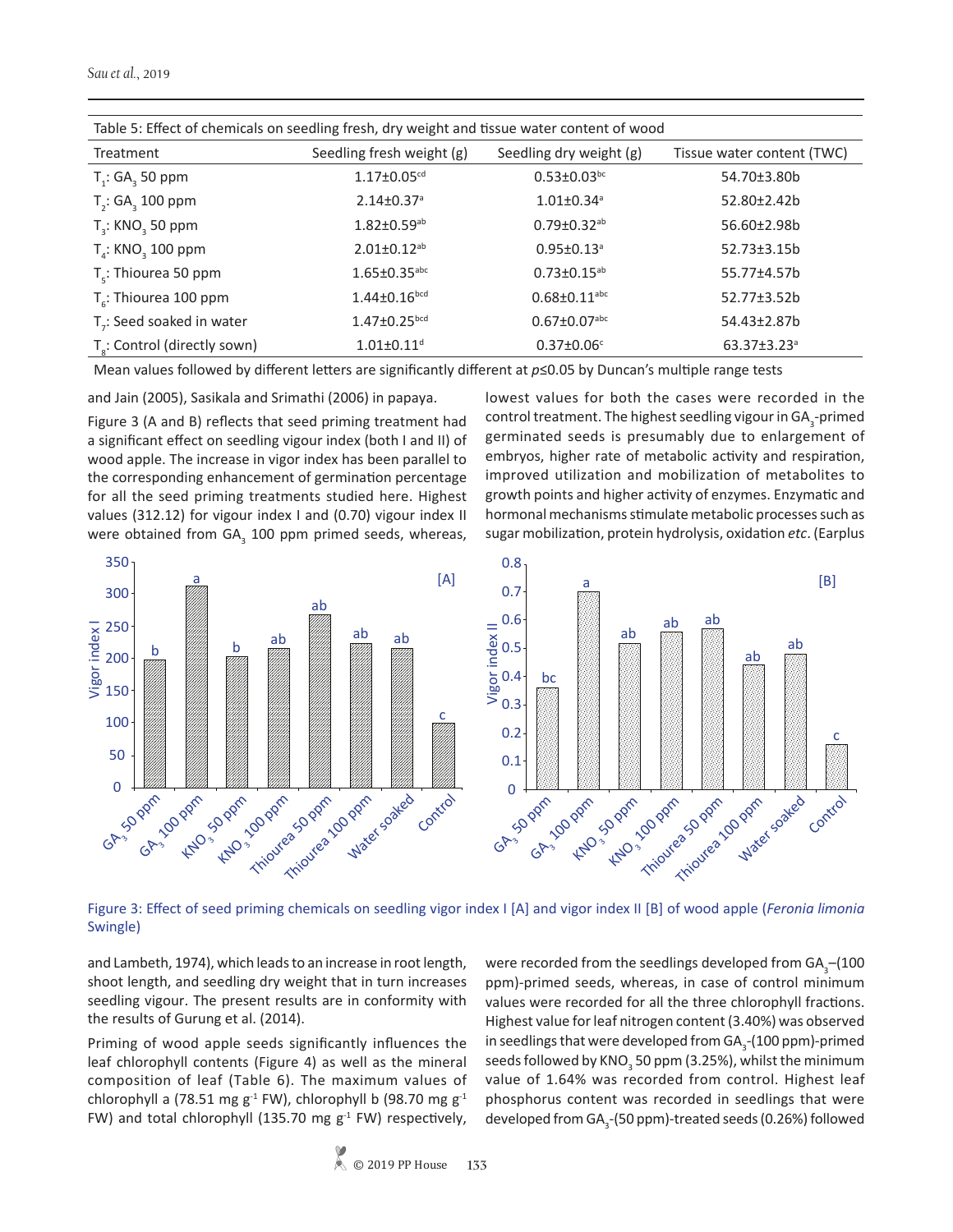$\rightarrow$  Total chlorophyll (mg g<sup>-1</sup> FW)  $\rightarrow$  Chlorophyll (mg g<sup>-1</sup> FW)  $\rightarrow$  Chlorophyll b (mg g<sup>-1</sup> FW)



Figure 4: Effect of seed priming chemicals on chlorophyll content of wood apple (*Feronia limonia* Swingle)

Table 6: Effect of chemicals on Nitrogen, Phosphorus and Potassium content of wood apple

| Treatment                                    | Total                         | Total                          | Total                         |  |
|----------------------------------------------|-------------------------------|--------------------------------|-------------------------------|--|
|                                              | nitrogen                      | phosphorus                     | potassium                     |  |
|                                              | percentage<br>(%)             | percentage<br>$(\%)$           | percentage<br>$(\%)$          |  |
| $T_i$ : GA <sub>3</sub> 50 ppm               | $2.76 \pm 0.13$ <sup>c</sup>  | $0.26 \pm 0.05$ <sup>a</sup>   | $3.30\pm0.08^{ab}$            |  |
| $T2$ : GA $3$ 100 ppm                        | $3.40 \pm 0.11$ <sup>a</sup>  | $0.25 \pm 0.02$ <sup>ab</sup>  | $3.42 \pm 0.27$ <sup>a</sup>  |  |
| $T3$ : KNO <sub>3</sub> 50 ppm               | $3.25 \pm 0.24$ <sup>ab</sup> | $0.18 \pm 0.01$ <sup>abc</sup> | $3.26 \pm 2.03$ <sup>ab</sup> |  |
| T <sub>1</sub> : KNO <sub>2</sub> 100<br>ppm | $2.82 \pm 0.17$ <sup>bc</sup> | $0.16 \pm 0.01$ bc             | $3.14 \pm 0.21$ <sup>ab</sup> |  |
| $T_c$ : Thiourea 50<br>ppm                   | $2.66 \pm 0.40$ <sup>c</sup>  | $0.17 \pm 0.06$ abc            | $3.32 \pm 0.09^{ab}$          |  |
| $T_{\rm s}$ : Thiourea<br>$100$ ppm          | $1.77 \pm 0.20$ <sup>d</sup>  | $0.16 \pm 0.04$ <sub>bc</sub>  | $2.56 \pm 0.17$ <sup>bc</sup> |  |
| T <sub>7</sub> : Seed soaked<br>in water     | $2.82 \pm 0.08$ <sup>bc</sup> | $0.23 \pm 0.04^{ab}$           | $1.92 \pm 0.17$ <sup>c</sup>  |  |
| $T_s$ : Control<br>(directly sown)           | $1.64 \pm 0.45$ <sup>d</sup>  | $0.13 \pm 0.09$ <sup>c</sup>   | $1.70 \pm 0.09^{\circ}$       |  |

Mean values followed by different letters are significantly different at *p*≤0.05 by Duncan's multiple range tests

by GA<sub>3</sub>-(100 ppm)- (0.25%) and water soaked-seeds (0.23%), whilst the minimum value (0.13%) was recorded in control seedling. Leaf potassium content significantly varied in the developed seedlings due to the influential role of different

seed priming chemicals, and the maximum value for leaf potassium content (3.42%) was recorded from  $GA_{3}$ -(100 ppm)-primed seedlings, that was at par with results of  $GA_3$ 50 ppm, KNO<sub>3</sub> 50 ppm, KNO<sub>3</sub> 100 ppm and Thiourea 100 ppm. The propitious effects of  $GA_{3}$  in regulating metabolic activities of photosynthetic pigments was reported by Afroz et al. (2005) in mustard. Application of GA<sub>3</sub> in seed treatment ameliorated the primary growth potential, activity of carbonic anhydrase, and NPK use efficiency. As a consequence, the available nutrients in the growth medium might have been absorbed more rapidly due to their maximum utilization by the developing seedlings (Khan et al., 2009).

## **4. Conclusion**

GA<sub>2</sub> (100 ppm) proved best seed priming treatment for wood apple as it helps in increasing germination percentage to an extent of 96.01% higher than control beside enhancing vegetative growth (85.21% more lengthy seedling than control), increasing leaf chlorophyll content, and leaf mineral composition in order to procure seedlings with vigorous growth.

## **5. Reference**

- Afroz, S., Mohammad, F., Hayat, S., Siddiqui, M.H., 2005. Exogenous application of gibberellic acid counteracts the ill effect of sodium chloride in mustard. Turkish Journal of Biology 29, 233–236.
- Agrawal, P.K., Dadlani, M., 1995. Techniques in Seed Science and Technology (2<sup>nd</sup> Ed). India: South Asian Publishers Limited.
- Anburani, A., Shakila, A., 2009. Influence of seed treatment on the enhancement of germination and seedling vigour of papaya. ActaHorticulturae 851, 295–298.
- Arteca, R.N., 1996. Plant growth substances: Principle and applications. Springer US.
- Athani, S.I., Allolli, T.B., Gopali, J.B., Kotikal, Y.K., 2013. Studies on effect of seed treatment on germination of guava seeds. Paper presented in National Seminar on Tropical and Subtropical Fruits, held at Navsari, Gujarat, India on January, 9–11.
- Babu, K.D, Patel, R.K, Singh, A., Yadav, D.S., De, L.C., Deka, B.C., 2010. Seed germination, seedling growth and vigour of papaya under North east Indian condition.Acta Horticulturae 851, 299–306.
- Basra, S.M.A., Farooq, M., Rahman, H., Saleem, B.A., 2007. Improving the germination and early seedling growth in melon (*Cucumis melo* L.) by pre-sowing salicylicate treatments. International Journal of Agriculture and Biology 10, 238–240.
- Black, M., Pritchard, H.W., 2002. Desiccation and survival in plants drying without dying, CABI publishing, NY, USA.
- Bremner, J.M., 1965. Total nitrogen. In: Black, C.A. (Ed.), Methods of Soil Analysis, Part 2. American Society of Agronomy, Madison, 1149–1178.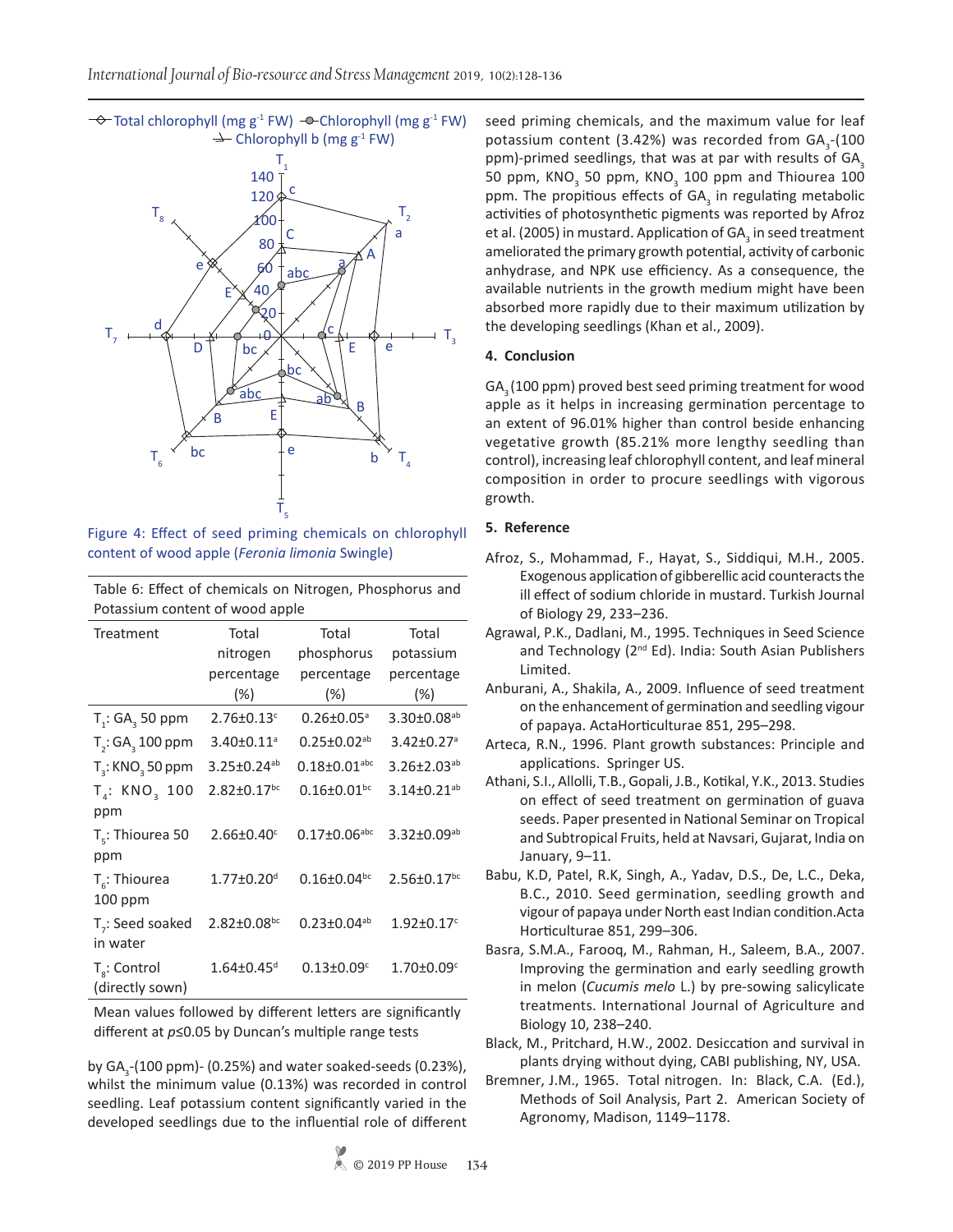- Cho, J.S., Lee, C.H., 2018. Effect of germination and water absorption on scarification and stratification of kousa dogwood seed. Horticulture, Environment, and Biotechnology 59, 335–344.
- Farooq, M., Basra, S.M.A., Hafeez, K., Asad, S.A., Ahmad, N., 2005. Use of commercial feritilzers as osmotica for rice primimng. Journal of Agriculture and Social Sciences1, 172–175.
- Gurung, N., Swamy, G.S.K., Sarkar, S.K., Ubale, N.B., 2014. Effect of chemicals and growth regulators on germination, vigour and growth of passion fruit (*Passiflora edulis* Sims.). The Bioscan 9, 155–157.
- Hassini, I., Martinez-Ballesta, M.C., Boughanmi, N., Moreno, D.A., Carvajal, M., 2017. Improvement of broccoli sprouts (*Brassica oleracea* L. var. italica) growth and quality by KCl seed priming and methyl jasmonate under salinity stress. ScientiaHorticulturae 226, 141–151.
- Hossain, M., Biswas, B.K., Karim, M.R., Rahman, S., Islam, R., Joarder, O.I., 1994. In vitro organogenesis of elephant apple (*Feronia limonia*). Plant Cell, Tissue and Organ Culture 39, 265–268.
- Islam, M.R., Nasirujjaman, K., Zaman, S., 2006. Production of plantlets from in vitro cultured cotyle-dons of *Aegle marmelos* Corr. Life Earth Science 1, 31–33. http://dept. ru.ac.bd/flife/5.pdf
- Jackson, M.L., 1973. Vanadomolybdophosphoricyellow colour method for determination of phosphorus. In: Soil Chemical Analysis, Prentice Hall of India Pvt. Ltd., New Delhi, 151–154.
- Jackson, M.L., 1980. Soil chemical analysis. PrenticeHall of India Pvt. Ltd., New Delhi, 452.
- Khan, N.M., Mohammad, F., Siddiqui, H.M., 2009. Pre-sowing seed treatment and foliar application of gibberellic acid improve seed and fibre yield by inducing net photosynthetic rate and carbonic anhydrase activity of linseed genotypes. The International Journal of Developmental Biology 3, 34–38.
- Kharb, R.P.S., Lather, B.P.S., Deswal, D.P., 1994. Prediction of field emergence through heritability and genetic advance of vigor parameters. Seed Science and Technology 22, 461–466.
- Kim, D.H., 2019. Practical methods for rapid seed germination from seed coat-imposed dormancy of *Prunusyedoensis*. ScientiaHorticulturae 243, 451–456.
- Kumari, A.V., Palanisamy, V., Jayaraj, T., Arumugum, R., 2007. Studies on certain seed technological aspects in guava (*Psidium guajava* L.). South Indian Horticulture 39, 315–316.
- Maguire, J.D., 1962. Speed of germination-aid in selection and evaluation for seedling emergence and vigor. Crop Science 2, 176–177.
- Maiti, R., Rajkumar, D., Jagan, M., Pramanik, K., Vidyasagar, P., 2013. Effect of seed priming on seedling vigour and yield of tomato and chilli. International journal of Bio-

resource and Stress Management, 4(2), 119–125.

- Manekar, R.S., Sable, P.B., Rane, M.M., 2011. Influence of different plant growth regulators on seed germination and subsequent seedling growth of aonla (*Emblica officinalis* Gaertn.). Green Farming 2, 477–478.
- Meena, R.R., Jain, M.C., 2005. Effect of seed treatment with gibberellic acid on growth of papaya seedlings (*Carica papaya* L.). Progressive Horticulture 37, 194–196.
- Morton, J., 1987. Wood-Apple. In: Fruits of warm climates. Julia F. Morton, Miami, FL, 190–191.
- Moustafa, S.S., Al Zidgali, T.M., 1995. Effect of some treatments on seed germination responses and seedling development of citrus rootstocks. Bulletin of Faculty of Agriculture, University of Cairo, 46, 205–214.
- Nimbalkar, S.D., Jadhav, Y.S., Adat, S.S., Savvashe, A.Y., 2012. Effect of different seed treatments on germination and growth of karonda (*Carissa congesta* W.). Green Farming 3, 340–342.
- Nornal, R., 1982. Formula for determination of chlorophyllous pigments extracted with N - dimethyleformamide. Plant Physiology 69, 1371–1381.
- O'Neill, M.J., Lewis, A.J., 1993. Human medicinal agents from plants. In: Kinghorn, A.D., Balandrin M.F., ACS symposium Series 534, Washington, DC, 48.
- Pampanna, Y., Sulikeri, G.S., 1999. Growth of sapota (*Manilkara achras* Mill. Foseberg) seedlings as influenced by presowing seed treatment with growth regulators. Seed Research 27, 49–53.
- Patil, S.R., Sonkamble, A.M., Khobragade, H.M., 2012. Influence of some growth regulators on germination and growth of rangpur lime (*Citrus limonia* O.) seeds under shade net conditions. Green Farming 3, 690–693.
- Raghavendra, V.N., Angadi, S.G., Mokashi, A.N., Allolli, T.B., Venugopal, C.K., Mummigatti, U.V., 2011. Studies on softwood grafting in wood apple (*Feronia limonia* L.). ActaHorticulturae 890, 165.
- Rajput, S.G., Gunjkar, S.N., Jintukar, S.P., Nikam, N.R., Shinde, N.N., 1999. Studies on seed propagation in some dry land fruit crops. Journal of Applied Horticulture 2, 27–33.
- Sasikala, S., Srimathi, P., 2006. Influence of storage period and GA<sub>3</sub> on germination and vigour of papaya seed. Progressive Horticulture 38, 195–198.
- Sen, S.K., Ghunti, P., 1976. Effect of pre-sowing seed treatment on the germination and seedling growth in papaya. Orissa Journal ofAgricultural Research 2, 160–164.
- Sen, S.K., Hore, I.K., Bandhopadhyay, A., 1990. Pre-sowing seed treatment and its role in germination, seedling growth and longevity of papaya. Orissa Journal of Agricultural Research 2, 160–164.
- Sharma, A.D., Rathore, S.V.S., Srinivasan, K., Tyagi, R.K., 2014. Comparison of various seed priming methods for seed germination, seedling vigour and fruit yield in okra (*Abelmoschus esculentus* L. Moench). ScientiaHorticulturae 165, 75–81.